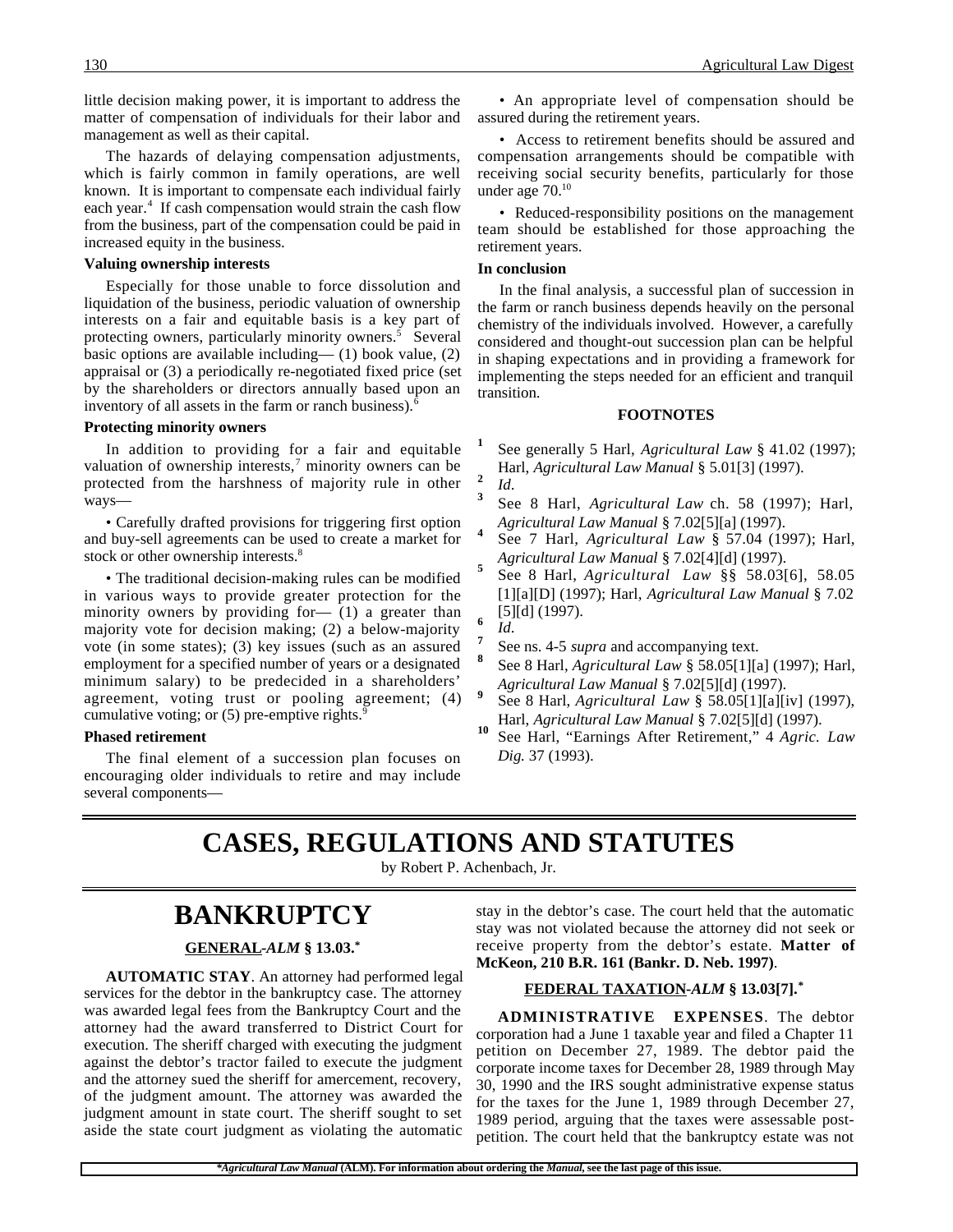liable for the pre-petition taxes as an administrative expense. *In re* **Hillsborough Holdings Corp., 116 F.3d 1391 (11th Cir. 1997),** *aff'g unrep. D. Ct. dec. aff'g***, 156 B.R. 318 (Bankr. M.D. Fla. 1993)**.

**CLAIMS**. The debtor filed for Chapter 11 and the IRS filed an unsecured priority tax claim for taxes owed by the debtor as a responsible person in a corporation which failed to pay employment taxes. The trustee objected to the claim for lack of substantiation. The IRS provided only a certificate of assessment and payment which showed the taxes owed by the debtor. The Bankruptcy Court had held that the IRS failed to substantiate the claim and disallowed the claim. The District Court reversed, holding that, under Bankr. Rule 3001(f), the filing of the tax claim was prima facie evidence of the validity of the claim and the burden of proof was shifted to the debtor to disprove the tax claim. *In re* **Pan, 209 B.R. 152 (D. Mass. 1997)**.

**DISCHARGE**. After losing a Tax Court case which held that the debtor owed taxes, the debtor married his longtime companion and executed an antenuptial agreement which transferred all of the assets of a corporation owned by the debtor to the debtor's spouse's corporation. In return, the spouse transferred to the debtor debts owed to her by the debtor. Neither set of assets had much value because the debtor's corporation had been incurring substantial losses. However, because the debtor's corporation owned the debtor's residence and vehicles, the antenuptial agreement effectively removed from the debtor's estate all assets against which the IRS could levy to satisfy the Tax Court judgment. The IRS petitioned for nondischarge of the debtor on the tax claims for willful and fraudulent attempt to evade taxes. The court held that the tax debt was nondischargeable because the intentional and voluntary transfer of the debtor's assets without adequate consideration to a family member was a willful and fraudulent attempt to evade taxes. *In re* **Griffith, 210 B.R. 216 (S.D. Fla. 1997),** *aff'g***, 161 B.R. 727 (Bankr. S.D. Fla. 1993)**.

**SETOFF**. The debtor filed for Chapter 13 on January 29, 1997. After confirmation of the debtor's plan, the IRS set off the debtor's 1996 refund claim against 1991 taxes owed by the debtor. The debtor sought to recover the refund, arguing that the setoff violated the automatic stay. The court held that the refund was a pre-petition obligation of the IRS and was eligible for setoff against the 1991 prepetition tax claim. The court held that the IRS did not intentionally violate the automatic stay because the debtor did not send notice of the bankruptcy case to the proper address for the IRS. **Matter of Okwukwu, 210 B.R. 194 (Bankr. N.D. Ala. 1997)**.

## **CONTRACTS**

**BREACH OF CONTRACT**. The plaintiff was a fruit producer who contracted with the defendant cold storage company to store pears. The contract required the pears to be stored at a specific temperature and specific humidity. The plaintiff alleged that the defendant allowed the room temperature to exceed the contract temperature when "hot' pears were stored in the same room, causing some of the plaintiff's pears to mature and start spoilage. The defendant argued that the pears were already mature when placed in

storage and were too warm to be cooled to the contract temperature. The defendant sought summary judgment on the causation issue, based on the plaintiff's lack of expert testimony as to the cause of the spoilage in opposition to the defendant's expert testimony. The court held that expert testimony from the plaintiff was not required to prove causation because the jury would have sufficient personal knowledge of the causes of fruit spoilage to ignore the defendant's expert testimony. The defendant also argued that it was excused from performance of the contract because the plaintiff delivered the fruit at such a high temperature that it was impossible for the defendant to store the fruit at the contract temperature. The court denied summary judgment on this issue because the defendant failed to reject the fruit when it was delivered and after the temperature of the delivered fruit was measured. **Dole Fresh Fruit Co. v. Delaware Cold Storage, 961 F. Supp. 676 (D. Del. 1997)**.

## **FEDERAL AGRICULTURAL PROGRAMS**

**DISASTER ASSISTANCE**. The Commodity Credit Corporation has adopted as final regulations providing assistance under the Disaster Reserve Assistance Program (DRAP) for livestock producers whose production of livestock feed was adversely affected by severe winter disaster conditions. **62 Fed. Reg. 44391 (Aug. 21, 1997)**.

**TOBACCO**. The CCC has adopted as final regulations for the 1997 marketing quota ranges for tobacco:

| Kind and Type                                         | Million pounds |  |  |  |
|-------------------------------------------------------|----------------|--|--|--|
| Virginia fire-cured(type 21)                          | 2.395          |  |  |  |
| Ky-Tenn. fire-cured(types $22-23$ )                   | 43.4           |  |  |  |
| Dark air-cured(types 35-36)                           | 9.88           |  |  |  |
| Virginia sun-cured(type 37)                           | 0.156          |  |  |  |
| Cigar filler & binder(types 42-44, 53-55)             | 8.4            |  |  |  |
| The 1997 tobacco price support levels are as follows: |                |  |  |  |

| Kind and Type                                | Cents per pound |  |
|----------------------------------------------|-----------------|--|
| Virginia fire-cured(type 21)                 | 149.8           |  |
| Ky-Tenn. fire-cured(types 22-23)             | 162.3           |  |
| Dark air-cured(types 35-36)                  | 139.8           |  |
| Virginia sun-cured(type 37)                  | 132.6           |  |
| Cigar filler & binder(types $42-44$ , 53-55) | 116.9           |  |
| 62 Fed. Reg. 43917 (Aug. 18, 1997).          |                 |  |

## **FEDERAL ESTATE AND GIFT TAX**

**DISCLAIMERS-***ALM* **§ 5.02[6]**.\* The decedent's will provided for a marital trust and a residuary trust. The residuary trust had the surviving spouse and two children as beneficiaries. The children disclaimed a portion of the residuary trust sufficient to reduce to zero the federal estate tax on the decedent's estate, considering the available credits and deductions. Under the trust and will, the disclaimed portion passed to the surviving spouse's portion of the trust. The IRS ruled that the disclaimers were effective and the disclaimed portion was eligible QTIP. **Ltr. Rul. 9733006, May 15, 1997**.

The decedent and spouse had acquired a residence in 1965 as joint tenants. Under the decedent's will, the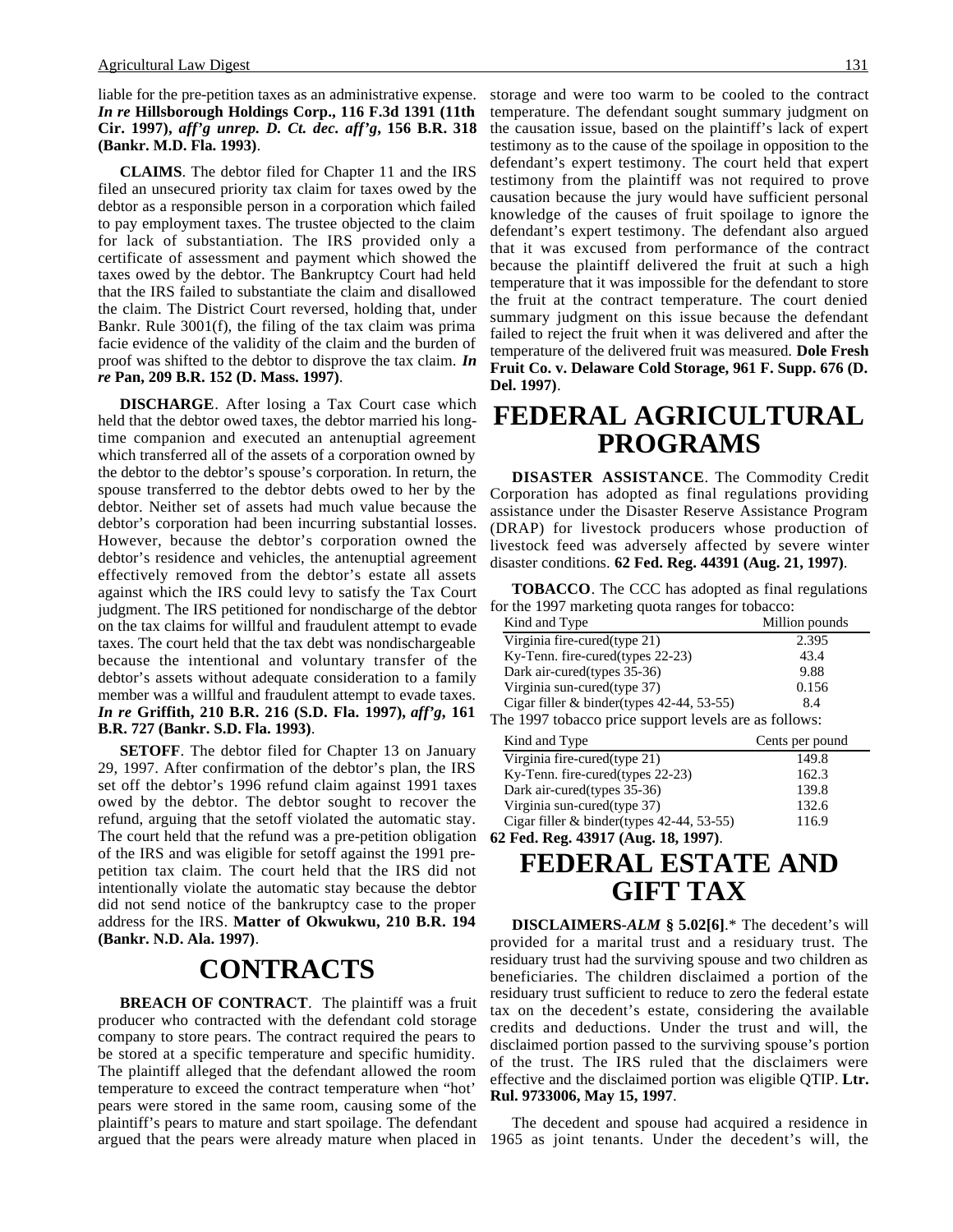residence passed to the surviving spouse. Within nine months after the decedent's death, the surviving spouse disclaimed the decedent's interest in the residence which passed to the spouse. Under state law, the joint tenancy was unilaterally severable during life. The IRS ruled that the disclaimer was timely and effective. **Ltr. Rul. 9733008, May 15, 1997**.

**MARITAL DEDUCTION-***ALM* **§ 5.04[3]**. The decedent's will provided for a bequest to the surviving spouse in trust of shares of stock in a family corporation. The corporation elected to be taxed as an S corporation and the trust's ownership of the decedent's stock would have caused the termination of the S corporation election; therefore, the corporation redeemed the stock held by the trust for book value as allowed by the trust and will. The estate elected to treat the trust property as QTIP. The court held that the trust did not qualify as QTIP because the stock could be and was sold to the corporation for less than fair market value, decreasing the property passing to the surviving spouse. **Estate of Rinaldi v. U.S., 97-2 U.S. Tax Cas. (CCH) ¶ 60,281 (Fed. Cls. 1997)**.

The decedent's will bequeathed most of the estate to the decedent's surviving spouse and children. The children of the decedent's first spouse challenged the validity of the will for lack of testamentary capacity and undue influence. The two groups entered into extended negotiations and entered into a settlement, under which the surviving spouse received property in trust. The IRS ruled that the settlement proceeds passing to the spouse were eligible for the marital deduction. **Ltr. Rul. 9733017, May 20, 1997**.

**VALUATION**. The decedent owned a controlling interest in a family owned corporation. The stock in the corporation was subject to a buy-sell agreement which established the redemption price of the decedent's stock. The decedent owned a controlling interest in the corporation and had transferred several shares of stock as gifts, valuing the shares at fair market value, significantly above the buysell agreement price. The court held that the price established by the buy-sell agreement was not controlling for valuation for federal estate tax purposes because the agreement was not binding upon the decedent, whose controlling interest in the corporation would have allowed the decedent to revoke the agreement, and because the agreement was intended as a substitute for a testamentary distribution. **Bommer v. Comm'r, T.C. Memo. 1997-380**.

## **FEDERAL INCOME TAXATION**

**ALTERNATIVE MINIMUM TAX**. The taxpayers, husband and wife, were grain farmers using the cash method of accounting. In October and November 1991, the taxpayers entered into deferred payment contracts with a grain warehouse, with title to the grain passing on November 22, 1991. The warehouse made payment on the contracts in January 1992, including payments on CCC loans owed by the taxpayers. Under I.R.C. § 56(a)(6), as interpreted by the IRS and prior to the Tax Relief Act of 1997, income from the installment sale of I.R.C. § 1221(1) property had to be included in AMT income without regard

to the installment method of recognition of gain. The IRS position was that the sale of grain produced by a farmer was Section 1221(1) property and had to be included in 1991 AMT income. Under the TRA 1997, Section 56(a)(6) no longer applies to farm produce sold by installment sale, including all sales after December 31, 1987; therefore, the court held that the payments made under the deferred payment contracts were not included in 1991 AMT income. **Loomis v. Comm'r, T.C. Memo. 1997-381**.

**BAD DEBT DEDUCTION**. The taxpayer had established a wholly-owned S corporation to perform securities transactions solely for the taxpayer. The taxpayer contributed cash to the corporation which was used to purchase the securities. The contributions were not secured nor were any notes written or interest charged on the contributions. The corporation eventually became insolvent. The taxpayer claimed a bad debt deduction for the amounts contributed to the corporation; however, the court held that the contributions were not bona fide debt because no debtorcreditor relationship was established. **Boatner v. Comm'r, T.C. Memo. 1997-379**.

**BUSINESS EXPENSES**. The taxpayer was denied a business deduction for legal expenses incurred to appeal denial of admission to a state bar on moral character grounds. **Vannier v. Comm'r, T.C. Memo. 1997-370**.

**CASUALTY LOSSES**. The decedent's estate included two citrus tree groves. The groves were appraised for estate tax purposes based upon the income production capabilities of the groves. In the year following the decedent's death, the groves were severely damaged by frost. The groves were revalued using the same appraisal method, which resulted in some trees receiving a negative value because the trees would continue to be cultivated with the rest of the grove, yet the damaged trees would not produce income more than the cost of production. The IRS argued that the loss for each tree was limited to the pre-casualty value of the tree. The court allowed the deduction for casualty loss to be based upon the negative value of some trees. The court held that the post-casualty value was reasonable because the same valuation method was used both before and after the casualty and the groves would be treated as entire economic units by a producer. **Estate of Rinaldi v. U.S., 97-2 U.S. Tax Cas. (CCH) ¶ 60,281 (Fed. Cls. 1997)**.

**CHARITABLE DEDUCTION**. The taxpayer was a timber products corporation which owned 2 million acres of timber land. The corporation granted an easement to the State of Maine as part of a state initiative for environmental protection of watersheds. The easement provided, however, for the corporation to retain subsurface mineral rights, including the right to surface mine for gravel and stone. The court held that the easement was not qualified for a charitable deduction because the right to surface mine the land would destroy the purpose of the easement. **Great Northern Nekoosa Corp. v. U.S., 97-2 U.S. Tax Cas. (CCH) ¶ 50,591 (Fed. Cls. 1997)**.

**COOPERATIVES**. The taxpayer was a tax-exempt agricultural cooperative established to encourage the growth of agricultural education. The membership of the cooperative consisted of students and graduates of the state's agricultural schools. The taxpayer entered into a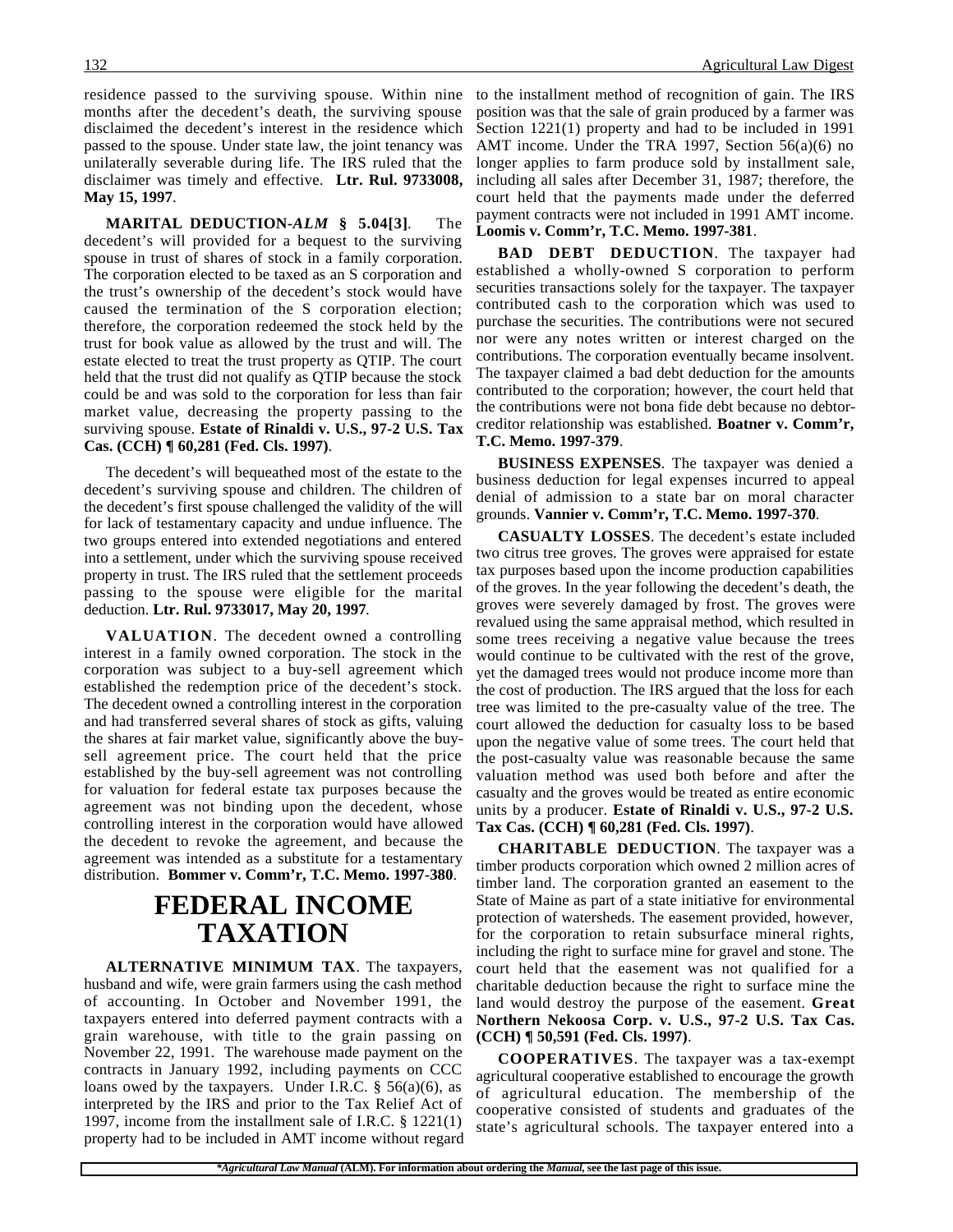#### Agricultural Law Digest 133

licensing agreement with one of the schools to use, develop, produce and distribute inbred seed lines, based on research produced by the school. The taxpayer would pay a royalty fee to the school and was required to provide the seed to all farmers and growers. The IRS ruled that the taxpayer did not recognize unrelated business income from the seed and that the taxpayer's tax exempt status was not adversely affected because the taxpayer's membership was a significant proportion of the interested agricultural community. **Ltr. Rul. 9732022, May 9, 1997**.

The taxpayer was a nonexempt agricultural cooperative formed for the purpose of administering the price-support program for members. The cooperative had made an election to treat CCC loans as income in the year received. When a member could not sell farm products for at least the price-support level, the cooperative would purchase the product using a nonrecourse loan from the CCC. The CCC loan would be paid with the proceeds of the cooperative's sale of the commodity. In order to protect the government from the losses on the CCC loans, the producers were assessed an amount based on their production and the assessments were collected by the cooperative. If the assessments exceeded the actual losses of the CCC in a year, the excess was to be returned to the cooperative. The assessments for 1982, 1983 and 1984 were returned to the cooperative by canceling the CCC loans for 1982, thus allowing the cooperative to retain all the proceeds of the sale of the commodities otherwise subject to the loans. Instead of returning the proceeds of the commodity sales to members, the cooperative retained the proceeds as a reserve to provide future price support. The IRS ruled that the undistributed income from the sale of the commodities would be subject to accumulated income tax if not demonstrated to be reasonable for the business needs of the cooperative. Because the cooperative recognized the CCC loan proceeds as income in the year received, the release of the CCC lien and subsequent sale of the commodities did not cause recognition of any additional income. **Ltr. Rul. 9734001, Jan. 9, 1997**.

**COURT AWARDS AND SETTLEMENTS-***ALM* **§ 4.02[12]**. The taxpayer was employed by a corporation and elected to participate in an early retirement program after learning that the taxpayer's further employment was in jeopardy because of age and health concerns by the employer. The taxpayer considered suing for age discrimination but signed a release of all claims in exchange for the early retirement benefit payment. The court held that the payment was included in income because the payment was intended as severance pay and as incentive for the taxpayer's early retirement and not as compensation for any personal injury to the taxpayer. **Phillips v. Comm'r, T.C. Memo. 1997-336**.

The taxpayer was one of a class of plaintiffs which sued their employer for violations of ERISA. The court held that the settlement payments received by the taxpayer were included in gross income because the settlement payment was for back wages and did not represent compensation for tort-like personal injuries. **Hemelt v. U.S., 97-2 U.S. Tax Cas. (CCH) ¶ 50,596 (4th Cir. 1997),** *aff'g***, 96-2 U.S. Tax Cas. (CCH) ¶ 50,666 (D. Md. 1996)**.

**HOME OFFICE**. The taxpayer was an attorney who operated a law practice from the taxpayer's home. The court denied deductions relating to the office because the taxpayer used the area on nights and weekends for personal family activities. **Cook v. Comm'r, T.C. Memo. 1997-378**.

## **PARTNERSHIPS-***ALM* **§ 7.03[2].\***

PARTNER'S DISTRIBUTIVE SHARE. The IRS has adopted as final regulations relating to the allocation of depreciation recapture among partners in a partnership. The regulations amend existing regulations to require that any gain characterized as depreciation recapture must be allocated to each partner in an amount equal to the lesser of the partner's share of total gain from the sale of the property or the partner's share of depreciation from the property. **62 Fed. Reg. 44214 (Aug. 20, 1996)**.

**PREPRODUCTION EXPENSES.** The IRS has issued new proposed and temporary regulations governing the special rules for preproduction expenses for property produced in the trade or business of farming, under I.R.C. § 263A.

The temporary regulations clarify that the special rules of section 263A(d) apply only to property produced in a farming business. The temporary regulations provide that, for purposes of section 263A, the term farming means the cultivation of land or the raising or harvesting of any agricultural or horticultural commodity. Examples include the trade or business of operating a nursery or sod farm; the raising or harvesting of trees bearing fruit, nuts, or other crops; the raising of ornamental trees (other than evergreen trees that are more than six years old at the time they are severed from their roots); and the raising, shearing, feeding, caring for, training, and management of animals. The regulations clarify that for this purpose harvesting does not include contract harvesting of an agricultural or horticultural commodity grown or raised by another taxpayer. The temporary regulations clarify that the special rules of section 263A(d) do not apply to a taxpayer that merely buys and resells plants or animals grown or raised by another. In evaluating whether a taxpayer is engaged in the production, or merely the resale, of plants or animals, consideration will be given to factors including: the length of time between the taxpayer's acquisition of a plant or animal and the time the plant or animal is made available for sale to the taxpayer's customers, and, in the case of plants, whether plants acquired by the taxpayer are planted in the ground or kept in temporary containers.

The temporary regulations provide that a farming business does not include the processing of commodities or products beyond those activities that are incident to the growing, raising, or harvesting of such products.

The IRS and Treasury Department believe that, in general, section 263A does not change the rules regarding capitalization of costs during the preparatory period. Thus, the temporary regulations clarify that, as under prior law, taxpayers generally must capitalize preparatory expenditures, including the cost of seeds, seedlings, and animals; clearing, leveling and grading land; drilling and equipping wells; irrigation systems; and budding trees. However, because section 263A requires the capitalization of certain indirect costs as well as direct costs, the amount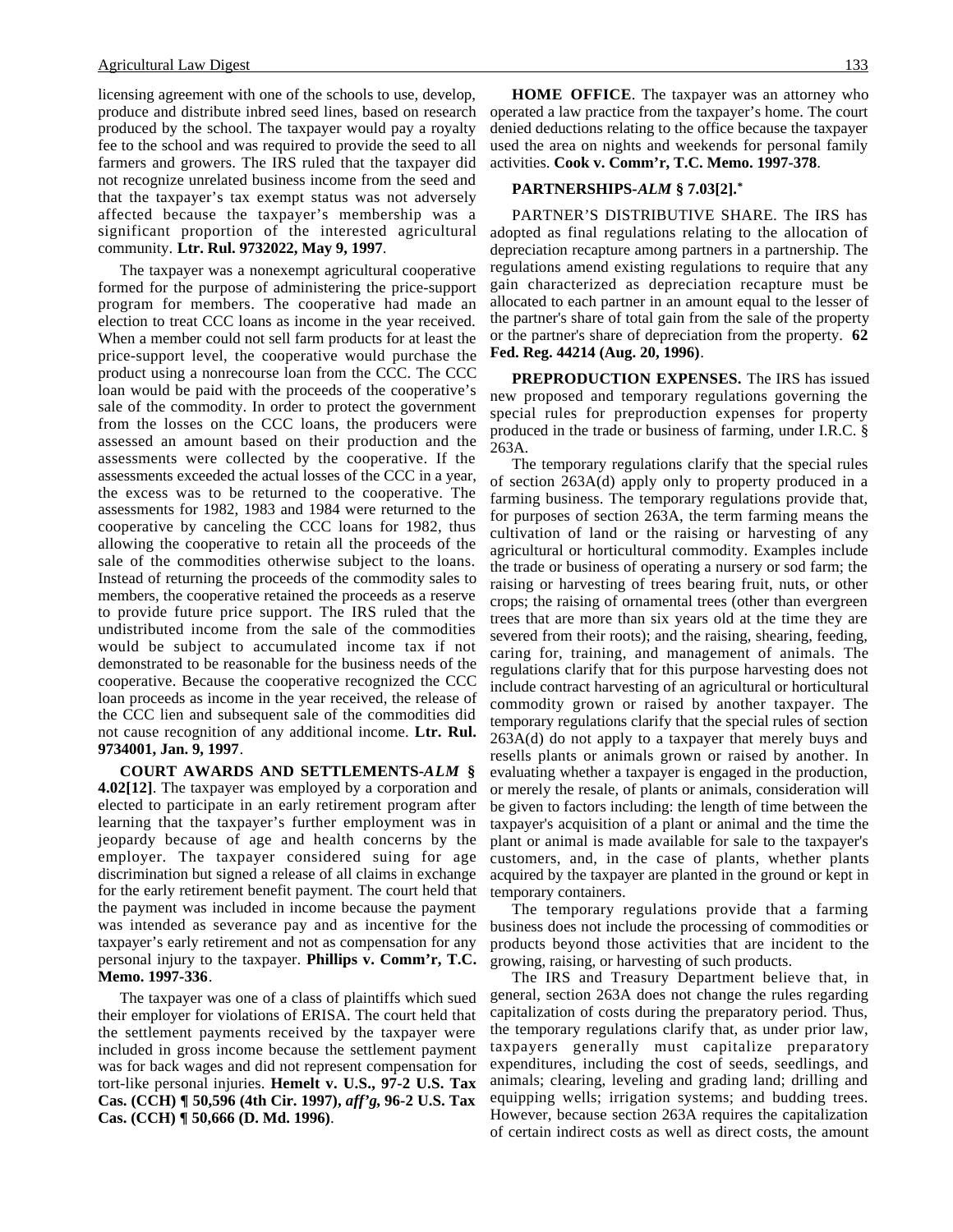under section 263A than under prior law.

The temporary regulations clarify that costs that were, in years prior to the enactment of section 263A, regarded as developmental are included in the category of preproductive period costs. Section 263A generally requires the capitalization of preproductive period costs including the costs of irrigating, fertilizing, spraying, cultivating, pruning, feeding, providing veterinary services, rent on land, and depreciation allowances on irrigation systems or structures. Preproductive period costs also include real estate taxes, interest, and soil and water conservation expenditures incurred during the preproductive period of a plant.

 Taxpayers that are required by section 447 or 448(a)(3) to use an accrual method must capitalize all preproductive period costs of plants (without regard to the length of the preproductive period) and animals. Taxpayers that are not required by section 447 or  $448(a)(3)$  to use an accrual method qualify for an exception to this general rule. Under this exception, taxpayers are not required to capitalize preproductive period costs incurred with respect to animals, or with respect to plants that have a preproductive period of 2 years or less. Thus, under this exception, taxpayers are required to capitalize only those preproductive period costs incurred with respect to plants that have a preproductive period in excess of 2 years. The temporary regulations clarify that, for purposes of determining whether a plant has a preproductive period in excess of 2 years, in the case of a plant grown in commercial quantities in the United States, the nationwide weighted average preproductive period of such plant is used.

The IRS and Treasury Department are considering the publication of guidance with respect to the length of the preproductive period of certain plants that will have more than one crop or yield. At the present time, the IRS and Treasury Department anticipate that such guidance would provide that plants producing the following crops or yields have a nationwide weighted average preproductive period in excess of 2 years: almonds, apples, apricots, avocados, blueberries, blackberries, cherries, chestnuts, coffee beans, currants, dates, figs, grapefruit, grapes, guavas, kiwifruit, kumquats, lemons, limes, macadamia nuts, mangoes, nectarines, olives, oranges, peaches, pears, pecans, persimmons, pistachio nuts, plums, pomegranates, prunes, raspberries, tangelos, tangerines, tangors, and walnuts.

Preproductive period costs (e.g., irrigating, fertilizing, real estate taxes, etc.) are capitalized during the preproductive period of a plant or animal. A taxpayer that grows a plant that will have more than one crop or yield is engaged in the production of two types of property, the plant and the crop or yield of the plant (e.g., the orange tree and the orange). The temporary regulations clarify the capitalization period for plants that will have more than one crop or yield, for crops or yields of plants that will have more than one crop or yield, and for other plants.

The temporary regulations clarify that the preproductive period of a plant generally begins when a taxpayer first incurs costs with respect to the plant, e.g., when the plant is acquired or the seed is planted. In the case of the crop or yield of a plant that has become productive in marketable quantities, the preproductive period of the crop or yield

of preparatory expenditures capitalized may be greater begins when the crop or yield first appears, whether in the form of a sprout, bloom, blossom, bud, etc.

> In the case of a plant that will have more than one crop or yield, the preproductive period of the plant ends when the plant becomes productive in marketable quantities (i.e., when the plant is placed in service for purposes of depreciation). In the case of the crop or yield of a plant that has become productive in marketable quantities, the preproductive period of the crop or yield ends when the crop or yield is disposed of. Finally, in the case of other plants, the preproductive period ends when the plant is disposed of.

> The temporary regulations provide that the preproductive period of an animal begins at the time of acquisition, breeding, or embryo implantation. The temporary regulations clarify that, in the case of an animal that will be used in the trade or business of farming, the preproductive period generally ends when the animal is placed in service for purposes of depreciation. However, in the case of an animal that will have more than one yield, the preproductive period ends when the animal produces (e.g., gives birth to) its first yield. In the case of any other animal, the preproductive period ends when the animal is sold or otherwise disposed of. The temporary regulations clarify that, in the case of an animal that will have more than one yield, the costs incurred after the beginning of the preproductive period of the first yield but before the end of the preproductive period of the animal must be allocated between the animal and the yield on a reasonable and consistent basis. Any depreciation allowance on the animal may be allocated entirely to the yield.

> The temporary regulations provide that the costs required to be capitalized with respect to farming property may, if the taxpayer chooses, be determined using any reasonable inventory valuation method, such as the farmprice method of accounting (farm-price method) or the unitlivestock-price method of accounting (unit-livestock-price method). Under the temporary regulations, these inventory methods may be used by a taxpayer regardless of whether the farming property being produced is otherwise treated as inventory by the taxpayer, and regardless of whether the taxpayer is otherwise using the cash method or an accrual method.

> The temporary regulations clarify that notwithstanding a taxpayer's use of the farm-price method with respect to farming property to which the provisions of section 263A apply, the taxpayer is not required, solely by such use, to use the same method of accounting with respect to farming property to which the provisions of section 263A do not apply.

> The temporary regulations under section 263A modify the rule set forth in Sec. 1.471-6 providing that no increase in unit cost is required under the unit-livestock-price method with respect to the taxable year in which certain animals are purchased, if the purchases occur in the last 6 months of the taxable year. The temporary regulations provide that any taxpayer required to use an accrual method under section 448(a)(3) must include in inventory the annual standard unit price for all animals purchased during the taxable year, regardless of when in the taxable year the purchases are made. The temporary regulations further amend this rule and provide that all taxpayers using the unit-livestock-price method must modify the annual standard price to reasonably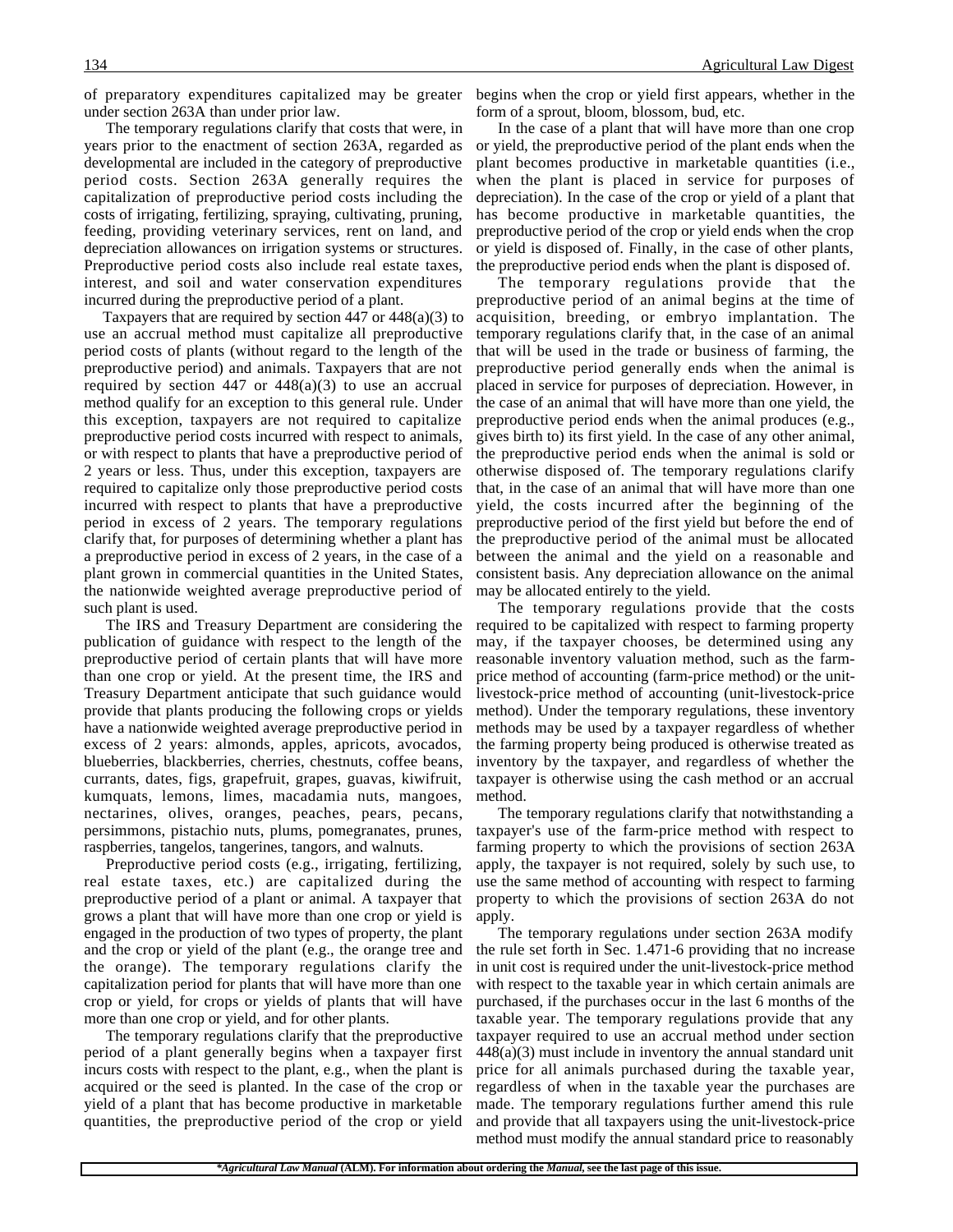reflect the particular period in the taxable year in which purchases of livestock are made, if such modification is necessary in order to avoid significant distortions in income that would otherwise occur through operation of the unitlivestock-price method. The temporary regulations do not specify the particular modification that must be made to the annual standard price for any particular taxpayer, but rather allow any reasonable modification made by the taxpayer to the annual standard price to avoid significant distortions in income.

The temporary regulations clarify that farmers using the unit-livestock-price method are permitted to elect the simplified production method, as well as the simplified service cost method of accounting, under section 263A. In such a situation, section 471 costs are the costs taken into account by the taxpayer under the unit-livestock-price method using the taxpayer's standard unit price determined under these temporary and final regulations. The term "additional section 263A" costs includes all additional costs required to be capitalized under section 263A including costs that are required to be capitalized under section 263A that are not reflected in the standard unit prices (e.g., general and administrative costs and depreciation, including depreciation on a calf's mother).

Certain taxpayers, other than those required to use an accrual method by section 447 or  $448(a)(3)$ , may elect not to capitalize the preproductive period costs of certain plants even though such plants have a preproductive period in excess of 2 years and would otherwise be subject to the capitalization requirements of section 263A. Taxpayers making this election may continue to deduct (subject to other limitations of the Code) the preproductive period costs that were deductible under the rules in effect before the enactment of section 263A. The temporary regulations clarify that although a taxpayer producing a citrus or almond grove may make this election, the election does not apply to the preproductive period costs of a citrus or almond grove that are incurred before the close of the fourth taxable year beginning with the taxable year in which the trees were planted.

If a taxpayer makes this election with respect to any plant, the taxpayer must treat the plant as section 1245 property. In addition, the taxpayer, and any person related to the taxpayer, must use the alternative depreciation system of section  $168(g)(2)$  for any property used predominantly in a farming business that is placed in service in a taxable year for which the election is in effect.

Section 263A(d) provides an exception from capitalization for preproductive period costs incurred with respect to plants that are replacing certain plants that were lost by reason of certain casualties. The temporary regulations clarify that this exception for preproductive period costs does not apply to preparatory expenditures or the costs of capital assets. In addition, the temporary regulations clarify that the casualty loss exception applies whether the plants are replanted on the same parcel of land as the plants destroyed by casualty or a parcel of land of the same acreage in the United States. The temporary regulations additionally clarify that the exception applies to all plants replanted on such acreage, even if the plants are replanted in greater density than the plants destroyed by the casualty.

The temporary regulations provide that, in the case of property that is not inventory in the hands of the taxpayer, the regulations are generally effective for costs incurred on or after August 22, 1997, in taxable years ending after such date. In the case of inventory property, the temporary regulations are generally effective for taxable years beginning after August 22, 1997. However, taxpayers in compliance with Sec. 1.263A-4T in effect prior to August 22, 1997, as modified by other administrative guidance, that continue to comply with Sec. 1.263A-4T in effect prior to August 22, 1997, as modified by other administrative guidance, will not be required to apply these new temporary rules until the notice of proposed rulemaking that crossreferences these temporary regulations is finalized. The amendment to Sec. 1.471-6(f) is effective for taxable years beginning after August 22, 1997. **62 Fed. Reg. 44542 (Aug. 22, 1997), amending Temp. Treas. Reg. § 1.263A-4T**.

#### **SAFE HARBOR INTEREST RATES September 1997**

|                   |      | Annual Semi-annual Quarterly |      | Monthly |  |
|-------------------|------|------------------------------|------|---------|--|
| <b>Short-term</b> |      |                              |      |         |  |
| <b>AFR</b>        | 5.81 | 5.73                         | 5.69 | 5.66    |  |
| 110% AFR          | 6.40 | 6.30                         | 6.25 | 6.22    |  |
| 120% AFR          | 7.00 | 6.88                         | 6.82 | 6.78    |  |
| Mid-term          |      |                              |      |         |  |
| <b>AFR</b>        | 6.23 | 6.14                         | 6.09 | 6.06    |  |
| 110% AFR          | 6.86 | 6.75                         | 6.69 | 6.66    |  |
| 120% AFR          | 7.51 | 7.37                         | 7.30 | 7.26    |  |
| Long-term         |      |                              |      |         |  |
| <b>AFR</b>        | 6.55 | 6.45                         | 6.40 | 6.36    |  |
| 110% AFR          | 7.23 | 7.10                         | 7.04 | 7.00    |  |
| 120% AFR          | 7.89 | 7.74                         | 7.67 | 7.62    |  |

**SELF-EMPLOYMENT INCOME**. The IRS had issued proposed regulations which allow individuals to determine whether they are limited partners for purposes of the self-employment tax, I.R.C.  $\S$  1402(a)(13). 62 Fed. Reg. 1702 (Jan. 13, 1997), amending Treas. Reg. § 1.1402(a)-2., see p. 22, supra. The Taxpayer Relief Act of 1997, Section 935, prohibits the IRS from issuing final or temporary regulations on this issue until July 1, 1998. **Pub. L. No. 105-34, Sec. 935 (1997)**.

## **SECURED TRANSACTIONS**

**CONSERVATION RESERVE PROGRAM PAYMENTS**. The debtor had enrolled farm land in the federal conservation reserve program (CRP) and was receiving payments for the land. The land was mortgaged to a bank and the bank obtained a foreclosure judgment and sale of the property. The issue was whether the CRP payment were conveyed with the land in the foreclosure sale. The original mortgage and deed contained language to include in the land all "incorporeal immovables." The court held that the CRP payments did not pass with the land because the CRP payment rights were personal to the debtor and because the mortgage and deed involved only transfer of real property rights. **In re Havard, 209 B.R. 196 (W.D. La. 1997)**.